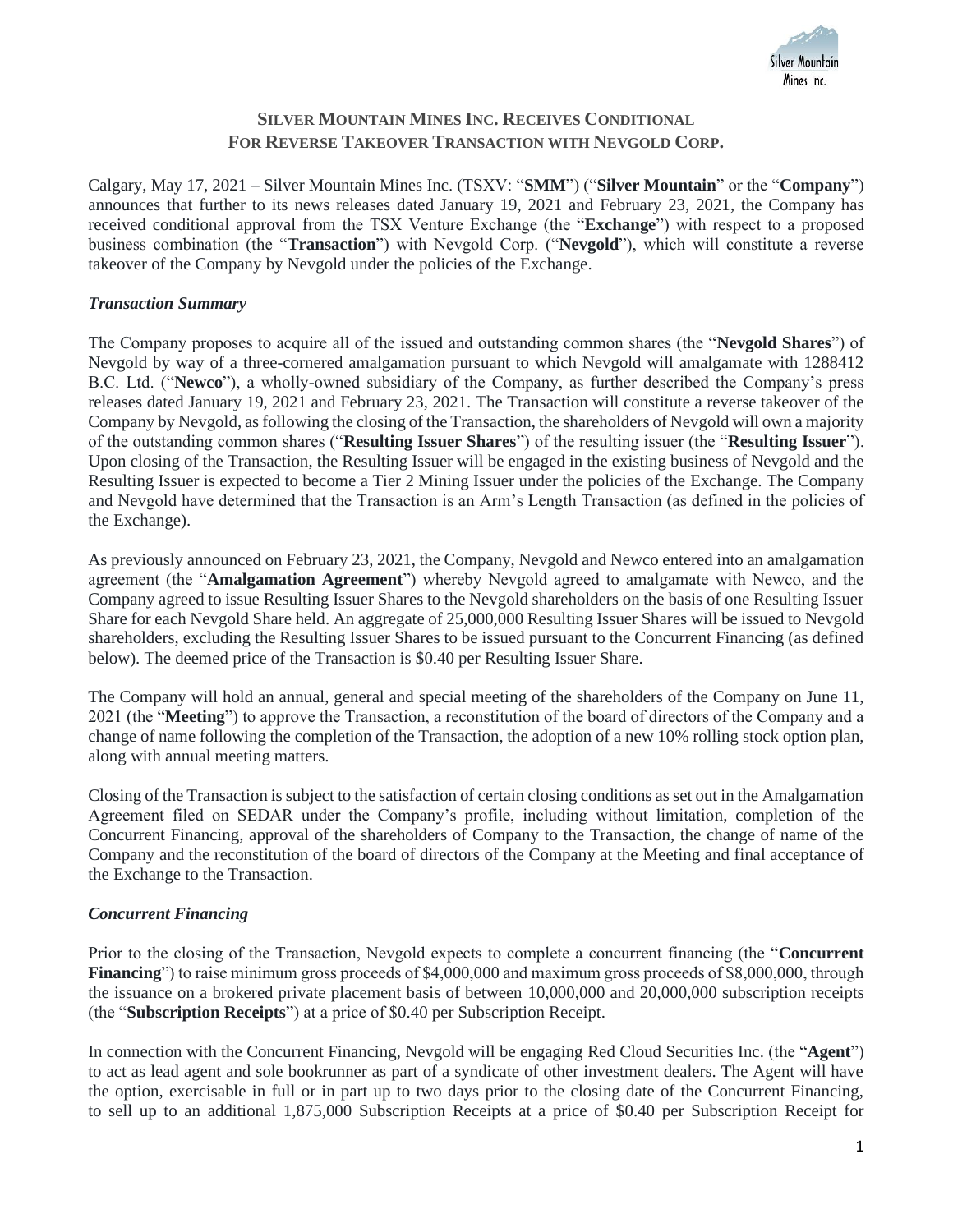

additional gross proceeds of up to \$750,000. As part of the Concurrent Financing, Nevgold will have the right to include a list of subscribers (the "**President's List**") to purchase Subscription Receipts for gross proceeds of up to \$1,500,000.

Each Subscription Receipt entitles the holder thereof to automatically receive, upon satisfaction of certain escrow release conditions, one unit that, when exchanged for securities of the Resulting Issuer pursuant to the Transaction, will be comprised of one Resulting Issuer Share and one-half of one warrant of the Resulting Issuer (each whole warrant, a "**Resulting Issuer Warrant**"). Each Resulting Issuer Warrant will entitle the holder to purchase one Resulting Issuer Share at a price of \$0.60 per Resulting Issuer Share for a period of 24 months following the closing date of the Concurrent Financing. The proceeds of the Concurrent Financing will be used for exploration and development of the Resulting Issuer's mineral properties and for working capital and general corporate purposes.

Nevgold expects to enter into an agency agreement with the Agent pursuant to which Nevgold will pay the Agent a cash commission equal to 6% of the gross proceeds of the Concurrent Financing, except for Subscription Receipts sold under the President's List, for which the cash commission will be equal to 2% of the gross proceeds. Nevgold will issue broker warrants (each, a "**Broker Warrant**") to the Agent equal to 6% of the number of Subscription Receipts sold under the Concurrent Financing, except for Subscription Receipts sold under the President's List, for which the Broker Warrants will be equal to 2% of the number of number of Subscription Receipts sold. Each Broker Warrant will entitle the holder thereof to purchase one Resulting Issuer Share an exercise price of \$0.40 per Resulting Issuer Share for a period 24 months following the closing date of the Concurrent Financing.

As the Concurrent Financing consists of Subscription Receipts, it is expected that the Concurrent Financing will be completed prior to closing of the Transaction; however, the proceeds will be kept in escrow and not released to Nevgold unless the escrow release conditions with respect to the Subscription Receipts are satisfied by the deadline provided in the terms of the subscription receipt agreement that will govern the Subscription Receipts, which escrow release conditions will include the satisfaction of all conditions precedent to the closing of the Transaction.

#### *Insiders of the Resulting Issuer on Completion of the Transaction*

Upon closing of the Transaction, the board of directors of the Resulting Issuer is expected to consist of Brandon Bonifacio, Giulio Bonifacio, Victor Bradley, Steve Konopelky, Greg French, Tim Dyhr, and Morgan Hay, with Giulio Bonifacio as the non-executive Chairman. The officers of the Resulting Issuer will include Brandon Bonifacio as President and CEO, Robert McKnight as Executive Vice-President CFO and Corporate Development, and Catherine Cox as Corporate Secretary.

McEwen Mining Inc., a Colorado corporation listed on the Toronto Stock Exchange, is expected to be an Insider (as defined in the policies of the Exchange) of the Resulting Issuer as a result of holding 10% of the outstanding Resulting Issuer Shares.

The following tables provide the background for each of the proposed members of management and board of directors of the Resulting Issuer:

| <b>Name</b>                     | <b>Past Experience</b>                                                    |
|---------------------------------|---------------------------------------------------------------------------|
|                                 | Mr. Brandon Bonifacio is a mining executive with expertise in project     |
|                                 | development, mergers and acquisitions with over 10 years of experience.   |
|                                 | Mr. Bonifacio was most recently the Finance Director of the Norte Abierto |
| <b>Brandon</b><br>Bonifacio $-$ | Joint Venture (Cerro Casale/Caspiche) in the Maricunga Region, Chile and  |
| President, CEO and Director     | a member of the Corporate Development team at Goldcorp Inc. (now          |
|                                 | Newmont Corporation). Mr. Bonifacio holds a MASc – Mining Engineering     |
|                                 | and MBA from the University of Nevada, Reno and a Bachelor of             |
|                                 | Commerce - Finance from the University of British Columbia                |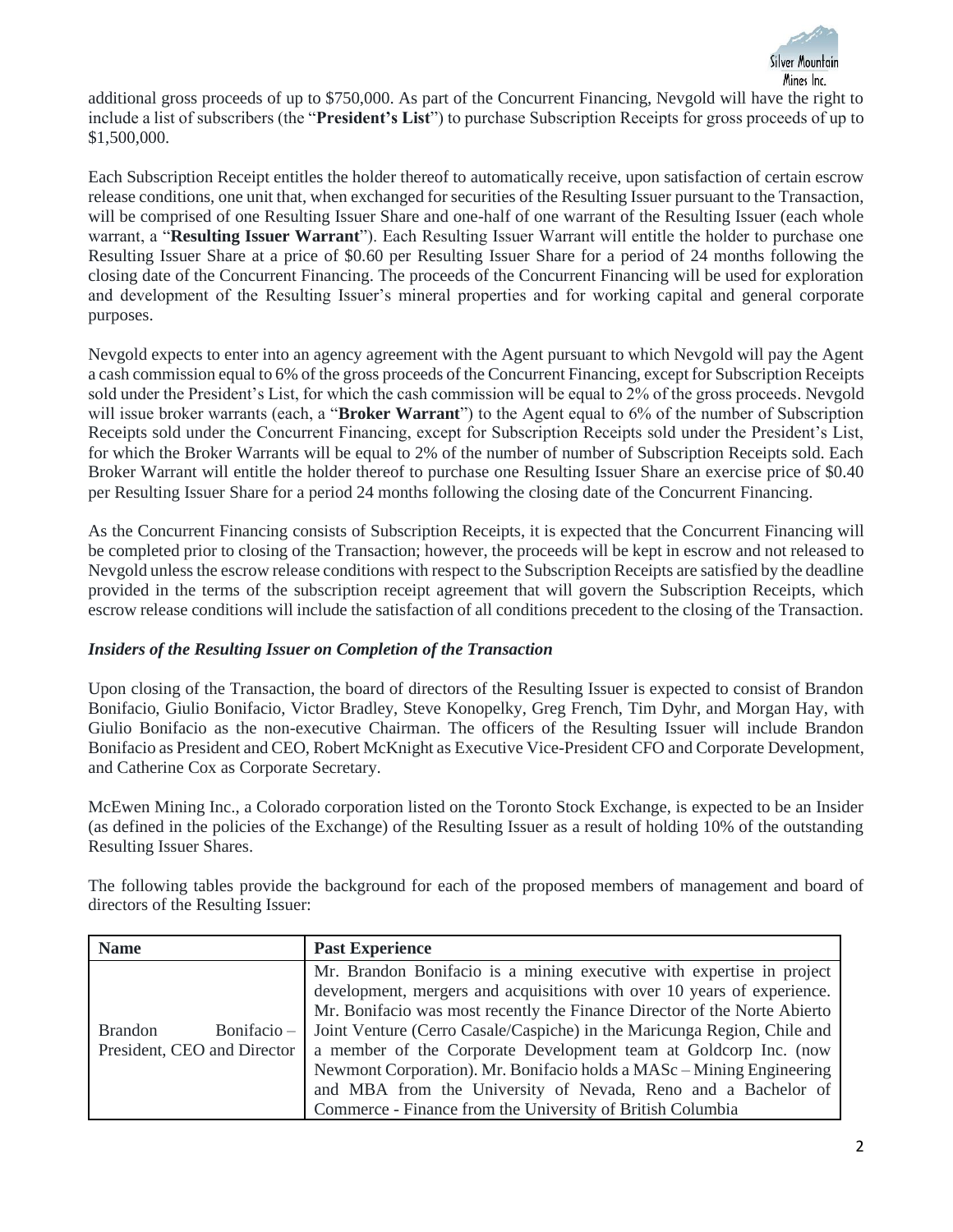

| Giulio Bonifacio - Non-<br>Executive<br>Chairman<br>and<br>Director                                | Mr. Giulio Bonifacio is a Chartered Professional Accountant with over 35<br>years of experience in senior executive roles in the mining industry. Mr.<br>Bonifacio is the Founder and former Director, President & CEO of Nevada<br>Copper Corp. since its inception in 2005 until his retirement in 2018. Among<br>his many accomplishments Mr. Bonifacio has raised directly over \$700<br>million through equity and project debt financings as well as being involved<br>in corporate transactions aggregating in excess of a billion dollars. Mr.<br>Bonifacio has led and directed efforts at every stage of development<br>including exploration, engineering, permitting, and construction.                                                                                                                                                                                                                                                                                                                                                                                                                                                                                                                                                                                                                                                                                                                                                              |
|----------------------------------------------------------------------------------------------------|------------------------------------------------------------------------------------------------------------------------------------------------------------------------------------------------------------------------------------------------------------------------------------------------------------------------------------------------------------------------------------------------------------------------------------------------------------------------------------------------------------------------------------------------------------------------------------------------------------------------------------------------------------------------------------------------------------------------------------------------------------------------------------------------------------------------------------------------------------------------------------------------------------------------------------------------------------------------------------------------------------------------------------------------------------------------------------------------------------------------------------------------------------------------------------------------------------------------------------------------------------------------------------------------------------------------------------------------------------------------------------------------------------------------------------------------------------------|
| McKnight<br>Robert<br>Vice-President<br>Executive<br><b>CFO</b><br>Corporate<br>and<br>Development | Mr. Robert McKnight P.Eng., B.A.Sc., MBA is an experienced mining<br>executive with over 40 years of experience in copper, gold, base metals, coal<br>and potash. He has been directly involved in over \$1.5 billion in project<br>debt, equity, stream and M&A transactions. His experience is worldwide<br>with international exposure to projects in the United States, Chile, SE Asia,<br>South America, Oceania and Africa. Mr. McKnight initially trained as a<br>geological engineer and has a background in exploration, feasibility studies,<br>corporate finance, securities regulatory, mergers and acquisitions, project<br>finance, and commodity marketing at the senior management and board<br>levels. As Executive VP and CFO at Nevada Copper Mr. McKnight assisted<br>in arranging over \$500 million in debt, equity and metal stream financings.<br>While with Endeavour Financial, he participated in the successful<br>negotiation of an US\$85 million gold loan with 5 major international banks<br>for Bema Gold and Amax Gold (Refugio Project). Previously as CFO and<br>VP at Yukon Zinc Corp and Selwyn Resources he managed securing a \$150<br>million committed term sheet from a syndicate of banks. While at Yukon<br>Zinc he participated in a takeover process involving Griffin Mining and a<br>Chinese group; and, at Selwyn, a \$100M sale of a 50% joint venture of the<br>Howard's Pass project to a Chinese partner. |
| Catherine $\cos -$ Corporate<br>Secretary                                                          | Ms. Cox has over 20 years of experience working as Corporate Secretary to<br>a variety of private and public companies, predominately in the resource<br>sector at varying stages: incorporation, start-up, pre and post RTO,<br>exploration, development and production.                                                                                                                                                                                                                                                                                                                                                                                                                                                                                                                                                                                                                                                                                                                                                                                                                                                                                                                                                                                                                                                                                                                                                                                        |
| Vic Bradley - Director                                                                             | Mr. Bradley is a Chartered Professional Accountant with more than 50 years<br>experience in the mining industry. Over the past 30 years he has founded,<br>financed, and operated several mining and advanced stage exploration and<br>development companies including the original Yamana Gold Inc., Aura<br>Minerals Inc. and Nevoro Inc. (sold to Starfield Resources). Vic founded the<br>original Yamana in 1994 and served as President and CEO, and<br>subsequently Chairman of the Board and Lead Director until 2008. He<br>served as Chairman of Osisko Mining Corp. from 2006 until its sale for \$4.1<br>billion to Agnico Eagle and Yamana in 2014. He served as a director of<br>Osisko Gold Royalties Ltd. from 2014 to 2018 and as Chairman of Nevada<br>Copper Corp. from 2012 to 2017. He now serves as Chairman of Osisko<br>Bermuda Ltd.                                                                                                                                                                                                                                                                                                                                                                                                                                                                                                                                                                                                     |
| Steve Konopelky - Director                                                                         | Mr. Konopelky has spent the last 25 years developing a broad range of<br>experience in building start-up companies, effectively streamlining<br>financials, raising capital, and leading operational initiatives across various<br>industries. He is currently the President $&$ CEO of ELM Inc. a leading<br>environment liability management company which supports the mining<br>industry in various capacities. He is also the founder, and current President<br>& CEO of Silver Mountain Mines Inc.                                                                                                                                                                                                                                                                                                                                                                                                                                                                                                                                                                                                                                                                                                                                                                                                                                                                                                                                                         |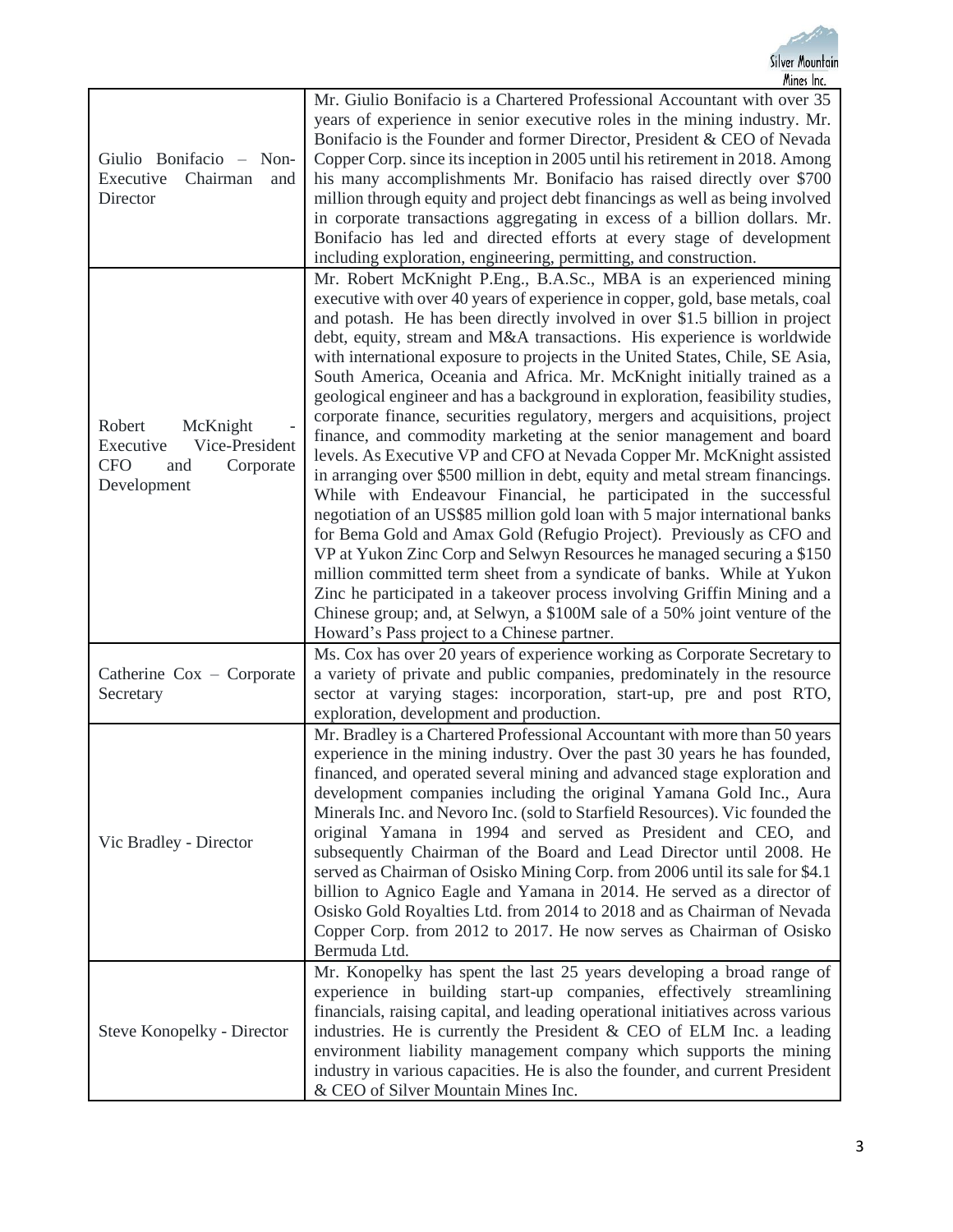

| Greg French - Director | Mr. French is a geologist with over 35 years of exploration experience in<br>Western USA and Canada. His current role is Nevada Copper's VP, Head<br>of Exploration, where he has been responsible for every stage of<br>development from exploration to production since 2006. His prior roles<br>include various capacities for Homestake Mining Inc., Atlas Precious<br>Metals, and Cornerstone Industrial Minerals. Mr. French has a Nevada gold<br>discovery to his credit and extensive project development experience<br>including two projects taken through feasibility and into production.                 |
|------------------------|-----------------------------------------------------------------------------------------------------------------------------------------------------------------------------------------------------------------------------------------------------------------------------------------------------------------------------------------------------------------------------------------------------------------------------------------------------------------------------------------------------------------------------------------------------------------------------------------------------------------------|
| Tim Dyhr - Director    | Mr. Dyhr has over 35 years of experience in mining with expertise in<br>environmental, permitting, and government relations in the United States.<br>His most recent success was directing the successful permitting of Nevada<br>Copper's Pumpkin Hollow Project in Yerington, Nevada which is now in<br>production. His prior roles include directing the initial permitting of Magma<br>Copper's Robinson Mine near Ely, Nevada, Chairman of the Nevada Mining<br>Association from 2017-2018, and other various senior capacities with<br>multinational mining companies including Magma Copper and BHP<br>Copper. |
| Morgan Hay - Director  | Morgan Hay is a partner of Maxis Law Corporation, a Vancouver-based<br>securities and corporate finance law firm. Since 2007 he has been advising<br>companies listed on Canadian stock exchanges, principally in the natural<br>resources sector, and has expertise in corporate finance, mergers and<br>acquisitions, and corporate governance.                                                                                                                                                                                                                                                                     |

## *Selected Financial Information of Nevgold*

The following table sets out selected financial information of Nevgold in summary form for the financial period from incorporation on October 27, 2020 to December 31, 2020. This selected financial information has been derived from and should be read in conjunction with the audited financial statements of Nevgold for the financial period from incorporation on October 27, 2020 to December 31, 2020 and notes thereto and auditor's report, which will be attached to the information circular of the Company in respect of the Meeting. Nevgold has declared no cash dividends since incorporation.

|                          | <b>Financial Period Ended</b><br><b>December 31, 2020</b> |
|--------------------------|-----------------------------------------------------------|
| Total revenues           | Nil                                                       |
| Net income               | N <sub>i</sub>                                            |
| Total assets             | \$1                                                       |
| <b>Total liabilities</b> | \$7,500                                                   |

About Silver Mountain Mines Inc. (TSX-V: SMM) Silver Mountain Mines Inc. is a Canadian based exploration and development company with 100% ownership of a 9,300 hectare property centered on the historical silver rich Ptarmigan Mine in south eastern, British Columbia. The property hosts two styles of mineralization: silver rich, high-grade polymetallic epithermal veins and manto style massive / semi-massive sulphide mineralization.

ON BEHALF OF THE BOARD "Signed" Steve Konopelky **Director**